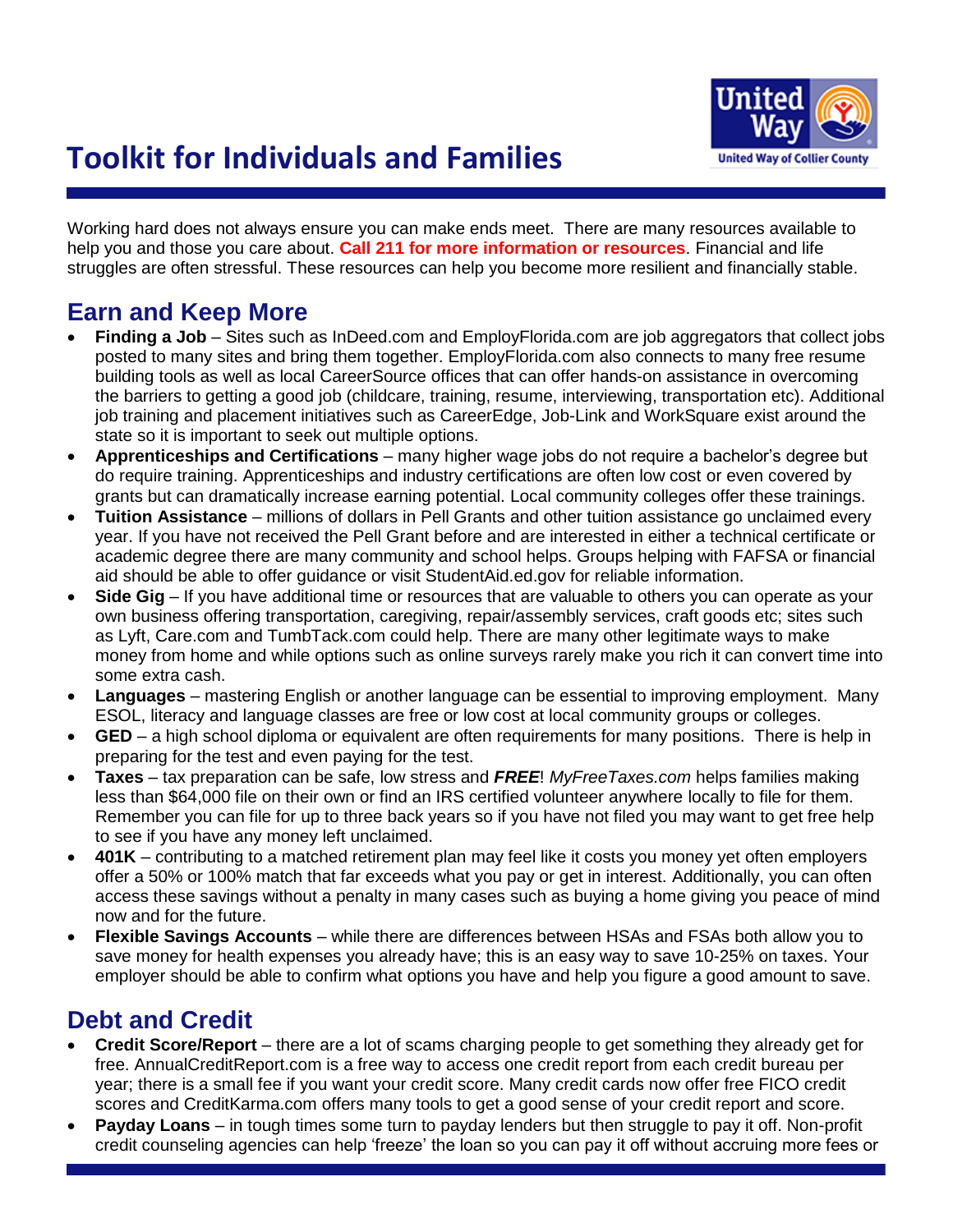getting harassing phone calls. One example of a non-profit providing all of Florida with this service is DMCC (http://www.dmcccorp.org/)

- **Emergency and Credit Building Loans** when unexpected costs are more than your savings there are alternatives to payday loans. Local Credit Unions and CapitalGoodFund.org offer safe options that minimize your costs, build your credit and also offer financial coaching and education.
- **Credit Card Debt** there are many ways to manage and escape this debt but all have consequences. A reputable non-profit credit or financial agency can help you evaluate debt management plans, payment strategies and other explore options.
- **Medical Debt** while having and using health insurance is a proactive way to avoid significant health debt once you have it there are still ways to ensure it does not ruin your life. It does not impact your credit like other debt and there are more options to resolve it. A certified credit counselor will not charge you to help you evaluate your options.
- **Bank Accounts** not having an account or one that does not fit your needs can cost up to \$40,000 over a lifetime. Credit unions and banks have a variety of accounts to help you avoid unnecessary fees even if you have had banking issues in the past.
- **Building Credit** your credit score impacts more than your loan interest rates. Things like your car insurance, where you can rent and if you need to pay some deposits are impacted. There are simple free or cheap ways to build your credit to healthy levels in a relatively short time. Nonprofit credit counseling agencies can help develop a plan for you to build your credit.
- **Lending Circles** many cultures have ways of pooling resources to offer informal credit. Groups such as LendingCircles.org and others are formalizing that so if you can plan ahead you can access cheap or free lending while building your credit.

# **Housing and Transportation**

- **Foreclosure** homeowners who have lost some family income or had an emergency can still qualify for millions of dollars in help to either lower the interest rate, payment or total amount owed.
- **Home Ownership** lower interest rates, down payment assistance, favorable terms and even subsidies for first time homebuyers are available along with education and help to make the process smoother.
- **Renter Protection** renters do not often know what rights they have. Legal Aid groups can help prevent evictions and ensure your landlord is keeping your home safe to live in.
- **Carpooling** while you can organize your own carpool, groups around the state offer many services to make it easier including subsidized vanpooling, emergency rides home, carpool matching services and "schoolpool" for parents with kids. One carpool matching service can be found at http://commuterservicesfl.com/
- **Bus Passes** are often available at a discount through employers or provided free on a temporary basis from county or municipal support services, or from local nonprofit agencies. Many communities offer discounted bus passes for veterans, seniors or those with disabilities.
- **Car Insurance** many people can save more than \$600 a year with three relatively simple tips. Get at least three quotes every three years to make sure you are still getting the best deal. Actively work to improve your credit score; higher scores reduce your insurance and car loan rates. Use your tax refund or other savings to pay for six months of insurance at once; this saves at least \$150 each time. There are many additional tips that may work for you to save hundreds more.
- **Medical Transportation** many communities have free transportation for the disabled, elderly or the medically needy. Sometimes the scheduling and patient needs do not always fit with these good options, now options such as Ride2MD.com, Lyft and Uber offer help for patients and their families alike.
- **Homestead Exemption** if you are a homeowner in Florida, you are entitled to a homestead tax exemption of at least \$50,000 for your primary residence. In addition, your local city or county may offer additional exemptions if you are a senior, veteran or permanently disabled. Qualifications and key dates are set locally so contact your property appraiser"s office to check if you could be saving more.
- **Utility Savings** saving electricity or water is possible for renders and owners. Low flow toilets and shower heads are often free or subsidized in many communities. Many power companies offer free assessments as well as discounts and budget smoothing options. Many groups including community action agencies offer low-income weatherization assistance to help make energy conservation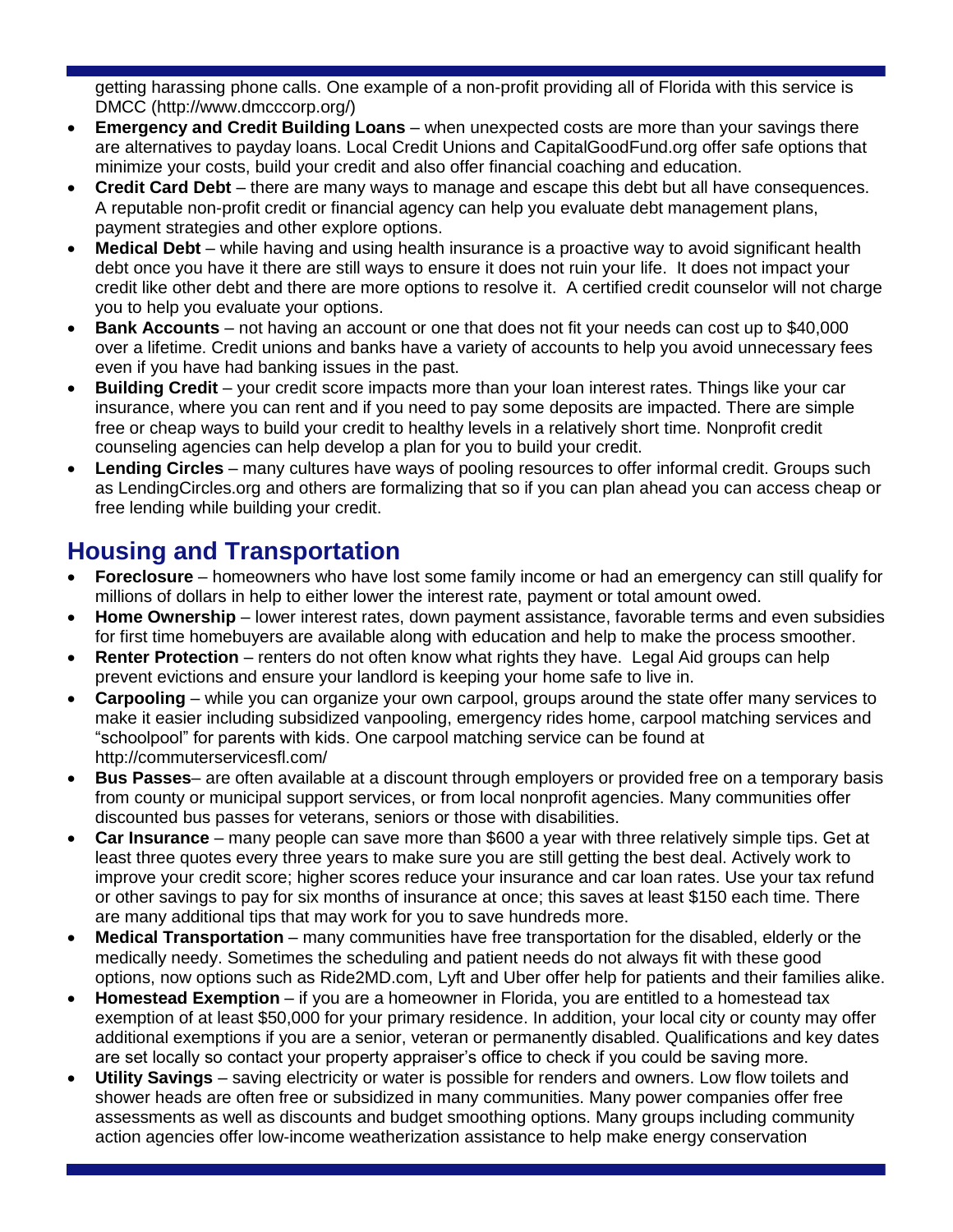improvements. Services are available at no charge to households that have incomes less than 125 percent of the federal poverty guideline. Weatherization assistance programs are available to both homeowners and renters. In most cases, there is a waiting list to receive services, but the elderly and applicants with disabilities are usually given priority.

#### **Budgeting and Legal Assistance**

- **Financial Education** finances can be complicated but there are many free in person and online resources to help you learn the basics, answer specific questions or prepare for big things like buying a home or retirement. Most banks and many non-profits offer free or online options.
- **Financial Coaching** when information is not enough a financial coach can help you develop a plan to achieve your goals and to navigate the barriers you face. Many local non-profits may offer this and phone based support is available by groups like DMCCCorp.org, Credit.org, CapitalGoodFund.org, and ConsumerCredit.com.
- **Legal Assistance** legal issues are often unexpected and expensive. Free legal aid is available through a variety of organizations (FloridaLawHelp.org) but also legal doc preparers (FALDP.org) can help you address things like divorce, immigration, small claims, evictions etc more affordably.
- **Expungement** many people end up with criminal records for a variety of reasons this can make getting a good job or home incredibly difficult. The Florida Department of Law Enforcement can help seal or expunge a variety of records and free help could be available through your local Legal Aid office..

# **Health and Wellness**

- **Prescription Drugs** filling prescriptions can be expensive even with insurance. Prescription discount cards like *FamilyWize* can help reduce out of pocket expenses. Check their online tool to determine the cost and discount options before you go to the pharmacy.
- **Behavioral Health** dealing with addiction, depression and unwanted behaviors is challenging for the person struggling as well as for the family, friends and coworkers. Many employers have free services available, health insurance provides a variety of supports and there are many community options to help both in a crisis as well as to help prevent a future crisis.
- **Healthcare Literacy** Local nonprofit agencies provide information on preventative care best practices, and understanding/ managing healthcare costs, i.e. out of pockets, deductibles and copays.
- **KidCare**–All Florida children who are legal residents are eligible for health insurance coverage through KidCare, regardless of parental income level. The premiums are determined on sliding scale, but even the highest premiums can be less expensive than those offered by employer provided family plans.

# **Child related services**

- **Care and Education** most communities have groups that coordinate and fund afterschool tutoring, summer camps, literacy programs etc. and while the demand is often high, acting early and continuing to seek new opportunities is often critical in securing the opportunity.
- **Food and Nutrition** Kids Cafes, Backpack Feeding Programs and Summer Meals and Snacks are just a few ways that families can ensure their kids stay fed and healthy during tough financial times.

# **Emergency Services**

- **Food Pantries** many families that do not qualify for regular food benefits but still struggle at times are welcome to use a variety of community foodbanks designed to help anyone keep their family fed.
- **Financial Assistance** many working families do not know they may qualify for help with food, utility bills etc. Some benefits like SNAP can provide monthly help with food and others like LIHEAP can help up to twice a year with utility bills. These and others can help overcome an emergency or lean time.

# **Other Resources and Special Needs Populations**